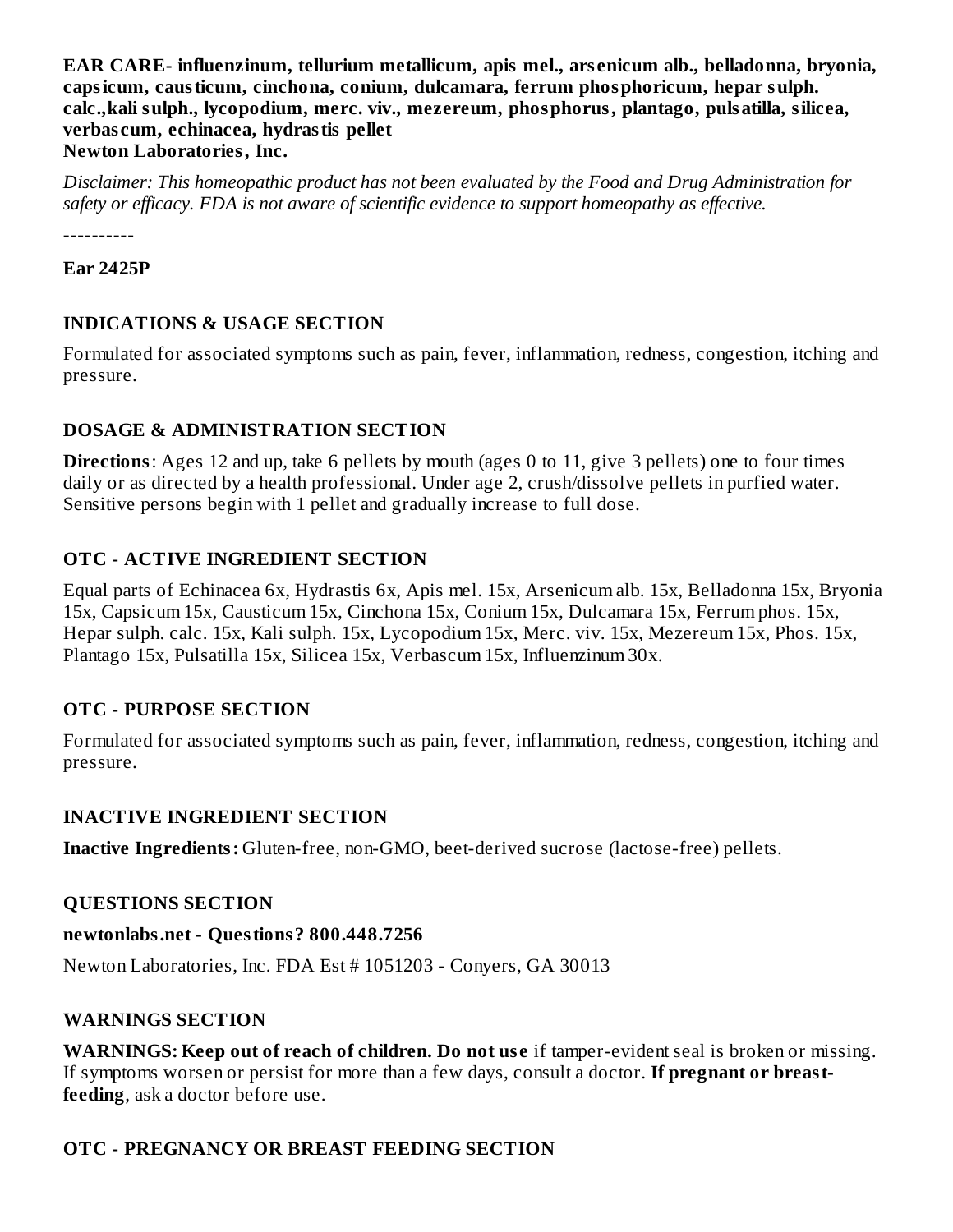## **OTC - KEEP OUT OF REACH OF CHILDREN SECTION**

#### **Keep out of reach of children.**

#### **PACKAGE LABEL**



# **EAR CARE**

influenzinum, tellurium metallicum, apis mel., arsenicum alb., belladonna, bryonia, capsicum, causticum, cinchona, conium, dulcamara, ferrum phosphoricum, hepar sulph. calc.,kali sulph., lycopodium, merc. viv., mezereum, phosphorus, plantago, pulsatilla, silicea, verbascum, echinacea, hydrastis pellet

| <b>Product Information</b>                                                            |                       |                    |                          |                |                        |  |
|---------------------------------------------------------------------------------------|-----------------------|--------------------|--------------------------|----------------|------------------------|--|
| <b>Product Type</b>                                                                   | <b>HUMAN OTC DRUG</b> | Item Code (Source) |                          | NDC:55714-2425 |                        |  |
| <b>Route of Administration</b>                                                        | ORAL                  |                    |                          |                |                        |  |
|                                                                                       |                       |                    |                          |                |                        |  |
|                                                                                       |                       |                    |                          |                |                        |  |
| <b>Active Ingredient/Active Moiety</b>                                                |                       |                    |                          |                |                        |  |
| <b>Ingredient Name</b>                                                                |                       |                    | <b>Basis of Strength</b> |                | <b>Strength</b>        |  |
| <b>INFLUENZA A VIRUS</b> (UNII: R9 HH0 NDE2E) (INFLUENZA A VIRUS - UNII:R9 HH0 NDE2E) |                       |                    | <b>INFLUENZA A VIRUS</b> |                | 30 [hp_X]<br>in $1g$   |  |
| TELLURIUM (UNII: NOA0O090ZJ) (TELLURIUM - UNII:NOA0O090ZJ)                            |                       |                    | <b>TELLURIUM</b>         |                | 15 $[hp_X]$<br>in $1g$ |  |
| APIS MELLIFERA (UNII: 7S82P3R43Z) (APIS MELLIFERA - UNII:7S82P3R43Z)                  |                       |                    | APIS MELLIFERA           |                | 15 $[hp_X]$<br>in $1g$ |  |
| <b>ARSENIC TRIO XIDE</b> (UNII: S7V92P67HO) (ARSENIC CATION $(3+)$ - UNII:C96613F5AV) |                       |                    | <b>ARSENIC TRIOXIDE</b>  |                | 15 $[hp_X]$<br>in $1g$ |  |
| ADONNA (UNIL MOZ2CODECH) (ATRODA RELLADONNIA                                          |                       |                    |                          |                | $10 \text{ Hz}$ V      |  |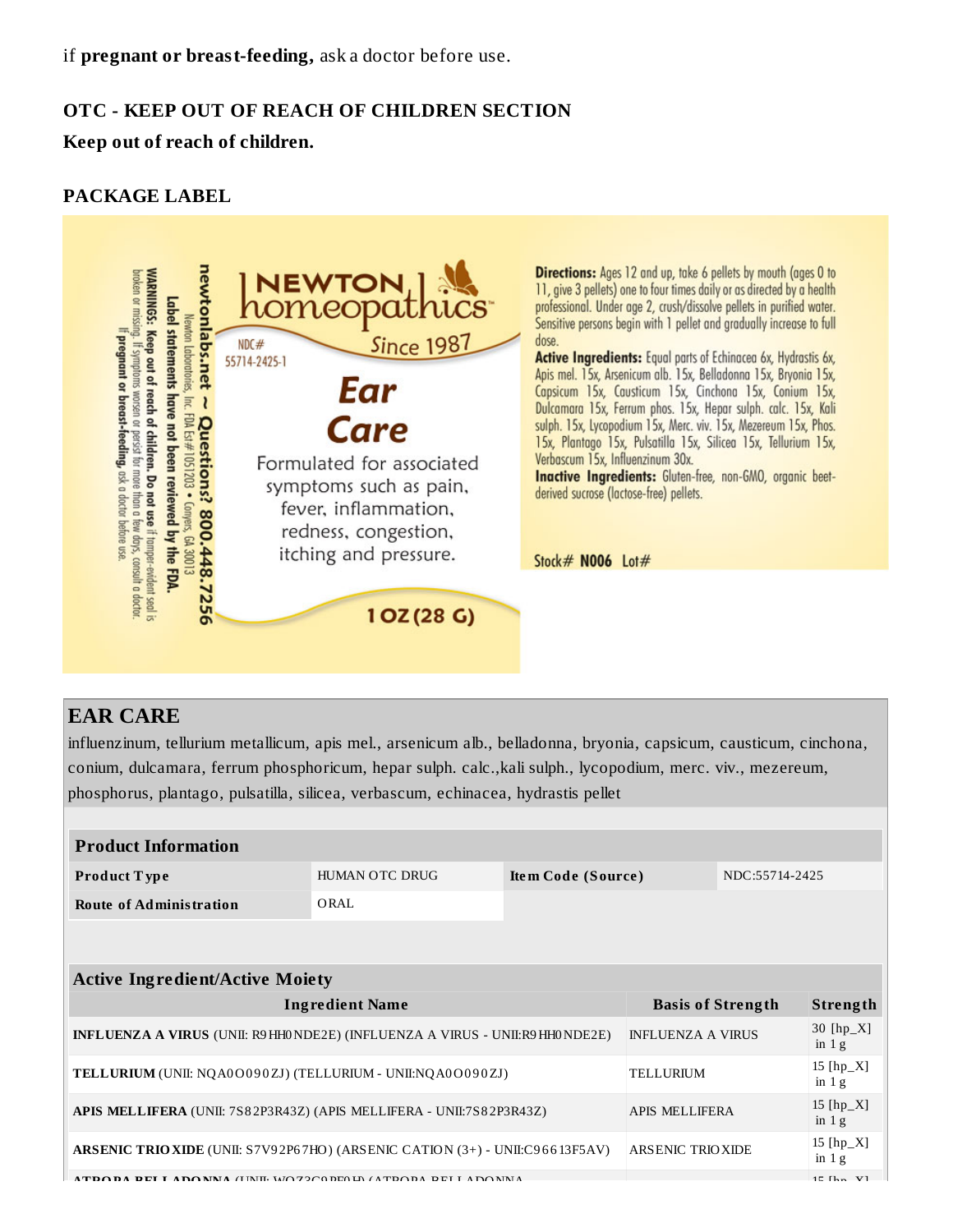| AI KUPA DELLADUNNA (UNII: WŲ ZJUJPIUH) (AI KUPA DELLADUNNA -<br>UNII: WQ Z3G9 PF0 H)                            | ATROPA BELLADONNA                          |  | 15 [IIP_ $\Delta$ ]<br>in $1g$         |  |  |
|-----------------------------------------------------------------------------------------------------------------|--------------------------------------------|--|----------------------------------------|--|--|
| BRYONIA ALBA ROOT (UNII: T7J046 YI2B) (BRYONIA ALBA ROOT - UNII:T7J046 YI2B)                                    | <b>BRYONIA ALBA ROOT</b>                   |  | 15 [hp_X]<br>in $1g$                   |  |  |
| CAPSICUM (UNII: 00UK7646FG) (CAPSICUM - UNII:00UK7646FG)                                                        | <b>CAPSICUM</b>                            |  | 15 $[hp_X]$<br>$\operatorname{in} 1$ g |  |  |
| CAUSTICUM (UNII: DD5FO1WKFU) (CAUSTICUM - UNII:DD5FO1WKFU)                                                      | CAUSTICUM                                  |  | 15 [hp_X]<br>in $1g$                   |  |  |
| <b>CINCHONA OFFICINALIS BARK (UNII: S003A158SB) (CINCHONA OFFICINALIS BARK</b><br>$-$ UNII:S003A158SB)          | <b>CINCHONA OFFICINALIS</b><br><b>BARK</b> |  | 15 $[hp_X]$<br>in $1g$                 |  |  |
| CONIUM MACULATUM FLOWERING TOP (UNII: Q28 R5GF371) (CONIUM<br>MACULATUM FLOWERING TOP - UNII:Q28R5GF371)        | CONIUM MACULATUM<br><b>FLOWERING TOP</b>   |  | $15$ [hp_X]<br>in $1g$                 |  |  |
| SOLANUM DULCAMARA TOP (UNII: KPS1B1162N) (SOLANUM DULCAMARA TOP -<br><b>UNII:KPS 1B1162N)</b>                   | <b>SOLANUM DULCAMARA</b><br><b>TOP</b>     |  | 15 $[hp_X]$<br>in 1g                   |  |  |
| FERROSOFERRIC PHOSPHATE (UNII: 91GQH815F7) (FERROSOFERRIC PHOSPHATE -<br>UNII:9 1GQH8 I5F7)                     | <b>FERROSOFERRIC</b><br><b>PHOSPHATE</b>   |  | 15 [hp_X]<br>in 1g                     |  |  |
| CALCIUM SULFIDE (UNII: 1MBW07J51Q) (CALCIUM SULFIDE - UNII:1MBW07J51Q)                                          | <b>CALCIUM SULFIDE</b>                     |  | 15 [hp_X]<br>in $1g$                   |  |  |
| POTASSIUM SULFATE (UNII: 1K573LC5TV) (SULFATE ION - UNII:7IS9N8KPMG)                                            | POTASSIUM SULFATE                          |  | 15 [hp_X]<br>in $1g$                   |  |  |
| LYCOPODIUM CLAVATUM SPORE (UNII: C88X29Y479) (LYCOPODIUM CLAVATUM<br>SPORE - UNII:C88X29Y479)                   | LYCOPODIUM CLAVATUM<br><b>SPORE</b>        |  | 15 $[hp_X]$<br>in $1g$                 |  |  |
| MERCURY (UNII: FXS1BY2PGL) (MERCURY - UNII:FXS1BY2PGL)                                                          | <b>MERCURY</b>                             |  | 15 [hp_X]<br>in $1g$                   |  |  |
| DAPHNE MEZEREUM BARK (UNII: X2N6E405GV) (DAPHNE MEZEREUM BARK -<br>UNII:X2N6E405GV)                             | DAPHNE MEZEREUM BARK                       |  | 15 $[hp_X]$<br>in $1g$                 |  |  |
| PHOSPHORUS (UNII: 27YLU75U4W) (PHOSPHORUS - UNII:27YLU75U4W)                                                    | <b>PHOSPHORUS</b>                          |  | 15 [hp_X]<br>in 1g                     |  |  |
| PLANTAGO MAJOR (UNII: W2469 WNO6U) (PLANTAGO MAJOR - UNII:W2469 WNO6U)                                          | PLANTAGO MAJOR                             |  | 15 $[hp_X]$<br>in 1g                   |  |  |
| PULSATILLA VULGARIS (UNII: 176 KB35JEV) (PULSATILLA VULGARIS -<br>UNII:I76 KB35JEV)                             | PULSATILLA VULGARIS                        |  | 15 [hp_X]<br>in 1g                     |  |  |
| SILICON DIO XIDE (UNII: ETJ7Z6 XBU4) (SILICON DIO XIDE - UNII: ETJ7Z6 XBU4)<br><b>SILICON DIOXIDE</b>           |                                            |  |                                        |  |  |
| VERBASCUM THAPSUS (UNII: C9TD27U172) (VERBASCUM THAPSUS -<br><b>VERBASCUM THAPSUS</b><br>UNII:C9TD27U172)       |                                            |  | 15 [hp_X]<br>in $1g$                   |  |  |
| ECHINACEA, UNSPECIFIED (UNII: 4N9P6CC1DX) (ECHINACEA, UNSPECIFIED<br>ECHINACEA, UNSPECIFIED<br>UNII:4N9P6CC1DX) |                                            |  | $6$ [hp_X]<br>in $1g$                  |  |  |
| GOLDENSEAL (UNII: ZW3Z11D0JV) (GOLDENSEAL - UNII:ZW3Z11D0JV)                                                    | GOLDENSEAL                                 |  | $6$ [hp_X]<br>in $1g$                  |  |  |
| INFLUENZA B VIRUS (UNII: 1314JZ2X6W) (INFLUENZA B VIRUS - UNII:1314JZ2X6W)                                      | <b>INFLUENZA B VIRUS</b>                   |  | 30 [hp_X]<br>in $1g$                   |  |  |
|                                                                                                                 |                                            |  |                                        |  |  |
| <b>Inactive Ingredients</b>                                                                                     |                                            |  |                                        |  |  |
| <b>Ingredient Name</b><br>Strength                                                                              |                                            |  |                                        |  |  |
| SUCROSE (UNII: C151H8 M554)                                                                                     |                                            |  |                                        |  |  |
|                                                                                                                 |                                            |  |                                        |  |  |
| Packaging                                                                                                       |                                            |  |                                        |  |  |
| <b>Item Code</b><br><b>Package Description</b><br>#                                                             | <b>Marketing Start</b><br>Date<br>Date     |  | <b>Marketing End</b>                   |  |  |
| 28 g in 1 BOTTLE, GLASS; Type 0: Not a Combination<br>$1$ NDC:55714-2425-<br>Product                            | 01/31/2019                                 |  |                                        |  |  |
|                                                                                                                 |                                            |  |                                        |  |  |